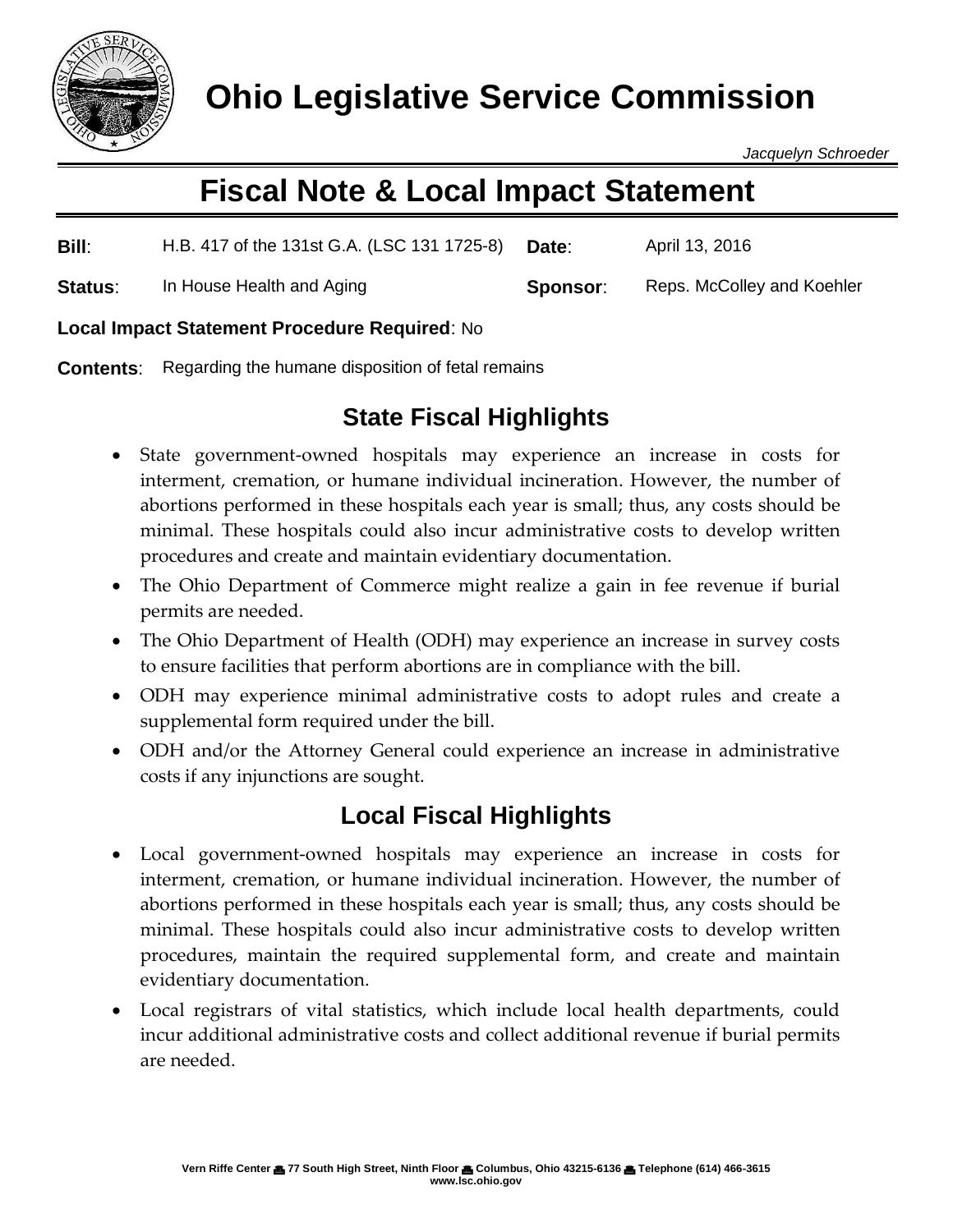- Local governments could realize an increase in court costs and fine revenue for any violations associated with the bill. However, the number of violations is anticipated to be few, if any.
- The appropriate county prosecuting attorney or city or township director of law could experience an increase in administrative costs if any injunctions are sought.

### **Detailed Fiscal Analysis**

The bill requires an abortion facility to do either of the following with fetal remains it possesses: (1) dispose or arrange for the disposal of fetal remains by interment, cremation, or humane individual incineration, or (2) under specified conditions to provide the fetal remains to the woman who had the abortion for her to dispose of the fetal remains by interment, cremation, or humane individual incineration. The bill requires that the humane individual incineration of fetal remains is to be performed in a sterile incinerator. The bill specifies that no other remains shall be simultaneously incinerated with other fetal remains belonging to another fetus. The bill also specifies that fetal remains shall be incinerated separately from any other items or medical waste.

The bill grants a pregnant woman who has an abortion the following rights: (1) to determine whether final disposition of the fetal remains shall be by interment, cremation, or humane individual incineration, (2) to have the abortion facility perform or arrange for the interment, cremation, or humane individual incineration, or (3) to personally arrange for the interment, cremation, or humane incineration. To exercise these rights, the woman must express the determination in writing, using a form prescribed by the Director of the Ohio Department of Health (ODH). The bill specifies that if a pregnant woman does not desire to exercise these rights, the abortion facility is required to determine whether final disposition will be by interment, cremation, or humane individual incineration. A minor woman may exercise these rights after first obtaining parental consent or after a court has issued an order authorizing the abortion without parental consent. The bill requires that a pregnant woman who is under 18 years of age, unmarried, and unemancipated must obtain parental consent to the final disposition determination she makes.

The Director of Health must adopt rules to create a detachable supplemental form to the informed consent form described in R.C. 2317.56 which meets the following requirements: (1) indicates whether the pregnant woman has indicated a preference as to the method of disposal of the fetal remains and the preferred method selected, (2) provides for the signature of the physician who is to perform or induce the abortion, and (3) provides for a medical identification number for the pregnant woman but does not provide for the pregnant woman's printed name or signature. The Director is also to adopt rules to prescribe the parental consent form. ODH must adopt rules pertaining to other provisions of the bill as well. For instance, ODH must also prescribe the method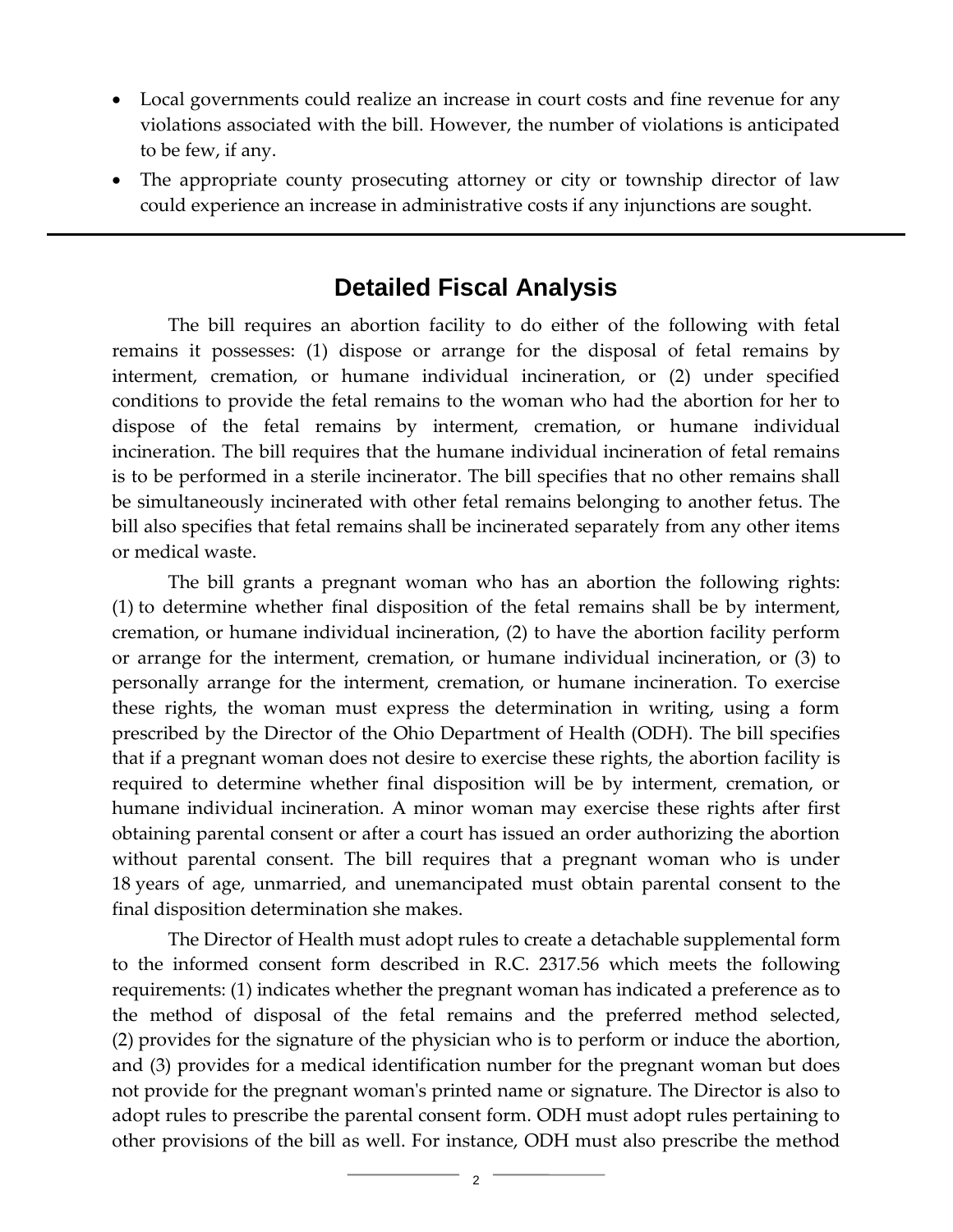in which pregnant women who seek abortions are informed of the following: the right to determine final disposition of fetal remains and the available options for disposition. As a result, ODH may experience minimal administrative costs. Currently, ODH is responsible for conducting on-site inspections/surveys of ambulatory surgical centers for compliance with state and federal rules and regulations. If ODH needs to ensure compliance with the bill's requirements regarding fetal disposition, ODH could do so through the current survey process at minimal additional costs. However, ODH does not license or survey hospitals. According to ODH, 115 hospitals in Ohio provide obstetrics and gynecology units or maternity units. The cost to survey each of these hospitals is estimated to be approximately \$600 per hospital.

The bill prohibits an abortion facility from releasing fetal remains, or arranging for the interment, cremation, or humane individual incineration of the remains until it obtains or makes a final disposition determination, and if applicable, parental consent. Additionally, the abortion facility is required to document in the pregnant woman's medical record the final disposition determination, and if applicable, parental consent. The abortion facility is also required to maintain evidentiary documentation demonstrating the date and method of the disposition of all fetal remains from the facility. Finally, the facility is required to have written policies and procedures regarding interment, cremation, or humane individual incineration of fetal remains. Government-owned hospitals<sup>1</sup> may experience a minimal increase in administrative costs to maintain this documentation and to develop written procedures.

The bill requires an abortion facility to pay the costs of the interment, cremation, or humane individual incineration of fetal remains, unless the disposition determination indicates a method or process of interment, cremation, or incineration that is not offered by the abortion facility. If the pregnant woman wants a final disposition that involves a method or process that is not offered by the abortion facility, she is required to pay for those expenses. Government-owned hospitals could experience an increase in costs to pay for cremation, interment, or incineration of fetal remains. However, less than 0.4% of abortions in Ohio occurred in hospitals in 2014. 2 This percentage includes abortions performed in all hospitals in Ohio, both government-owned and nongovernment-owned, so the percentage of abortions performed in government-owned hospitals would be smaller. Thus, LSC assumes that any costs that would be incurred by government-owned hospitals should be minimal.

The bill requires an abortion facility in possession of fetal remains to file the final disposition form with the local registrar or sub-registrar of vital statistics for purposes of obtaining a burial permit. As a result of the bill, local registrars of vital statistics, which include local health departments, could incur additional administrative costs and

l

<sup>&</sup>lt;sup>1</sup> According to ODH's hospital registry, there are currently 15 government-owned hospitals.

<sup>2</sup> According to ODH's report entitled "Induced Abortions in Ohio," 84 of the total 21,186 abortions were performed in hospitals in 2014. In 2013, 89 of the total 23,216 abortions were performed in hospitals and in 2012, 112 of the total 25,473 abortions were performed in hospitals.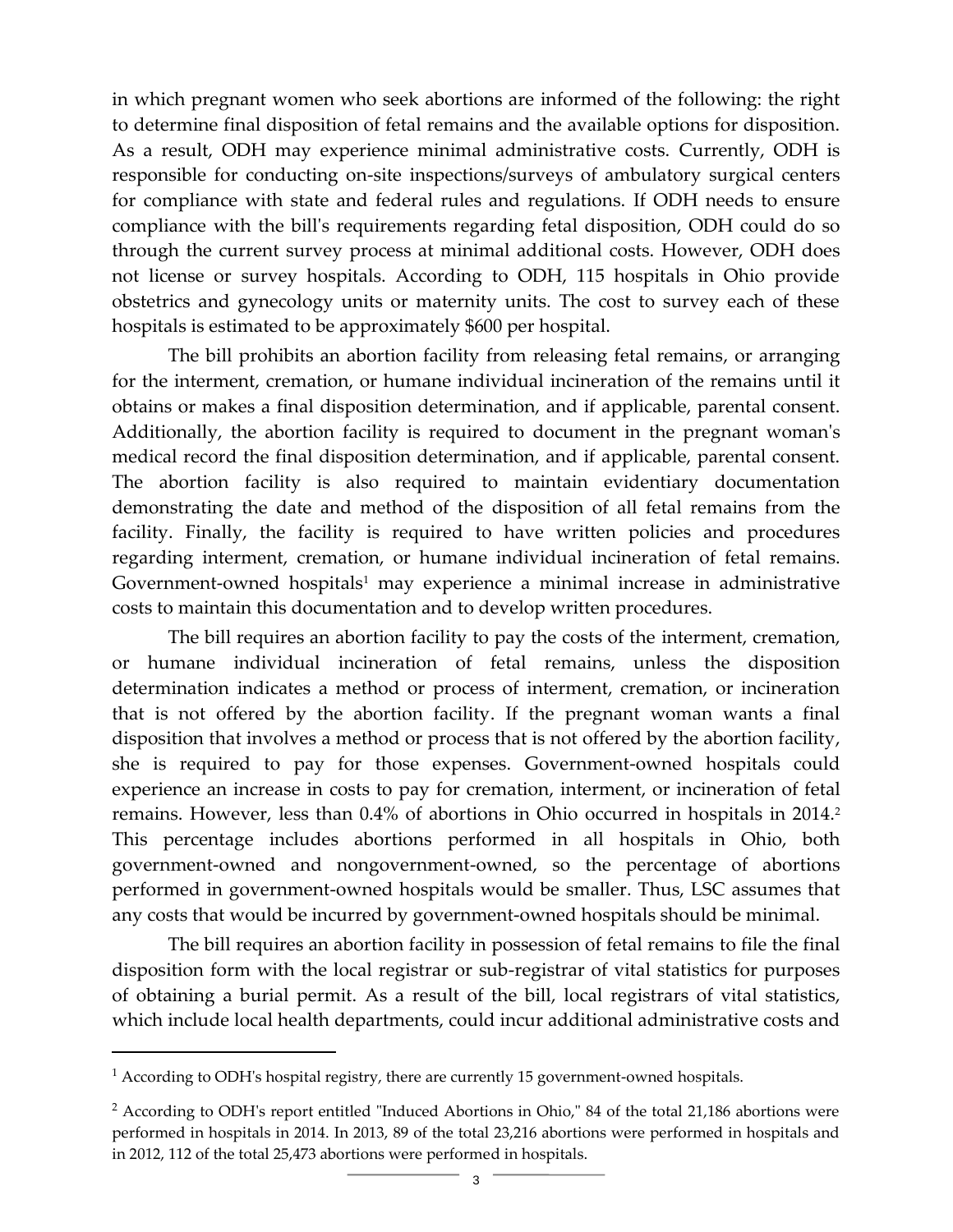collect additional revenue associated with the issuance of burial permits. A portion of any burial permit fee revenue would be deposited in the state treasury to the credit of the Ohio Department of Commerce. Government-owned hospitals could also incur additional costs to obtain such documents. However, any such costs would be negligible.

The bill specifies that either the Director of Health or a government attorney may apply to the court of common pleas for temporary or permanent injunctions restraining a violation or threatened violation of the rules. The bill states that this action is an additional remedy not dependent on the adequacy of the remedy at law. Additionally, the bill states that none of the bill's provisions shall be construed to limit the law governing fetal death certificates. As a result, it is possible that ODH, the Attorney General, appropriate county prosecuting attorney or city or township director of law, and the court of common pleas could experience an increase in administrative costs if any injunctions are sought.

The bill prohibits any person from failing to comply with certain specified provisions. Whoever knowingly violates any of these is guilty of failure to dispose of fetal remains humanely, a misdemeanor of the first degree. The bill specifies that this prohibition shall not apply to any failure to comply with the specified provisions until ODH adopts the required rules. The bill also specifies that a pregnant woman who has an abortion is not guilty of committing, attempting to commit, complicity in the commission of, or conspiracy in the commission of a violation of the bill's prohibition if the fetal remains are not disposed of in compliance with the bill. There could be local costs, such as court costs for any possible violations. However, there might also be fine revenues collected.

#### **Synopsis of Fiscal Effect Changes**

The substitute bill, LSC 131 1725-8, specifies that the abortion facility is to pay the costs of the interment, cremation, or humane individual incineration of fetal remains, unless the final disposition determination indicates a method or process of interment, cremation, or incineration that is not offered by the abortion facility. If the pregnant woman wants a final disposition that involves a method or process that is not offered by the abortion facility, she is required to pay for those expenses. The As Introduced version of the bill specified that an abortion facility shall pay the costs of the cremation or interment of fetal remains (humane individual incineration was not included in the As Introduced version of the bill) unless the final disposition determination indicated a method or process of cremation or interment that involves extraordinary expense. Any extraordinary expense would have been paid by the pregnant woman.

In addition, the substitute bill requires that the humane individual incineration of fetal remains is to be performed in a sterile incinerator. The bill specifies that no other remains shall be simultaneously incinerated with other fetal remains belonging to another fetus. The bill also specifies that fetal remains shall be incinerated separately